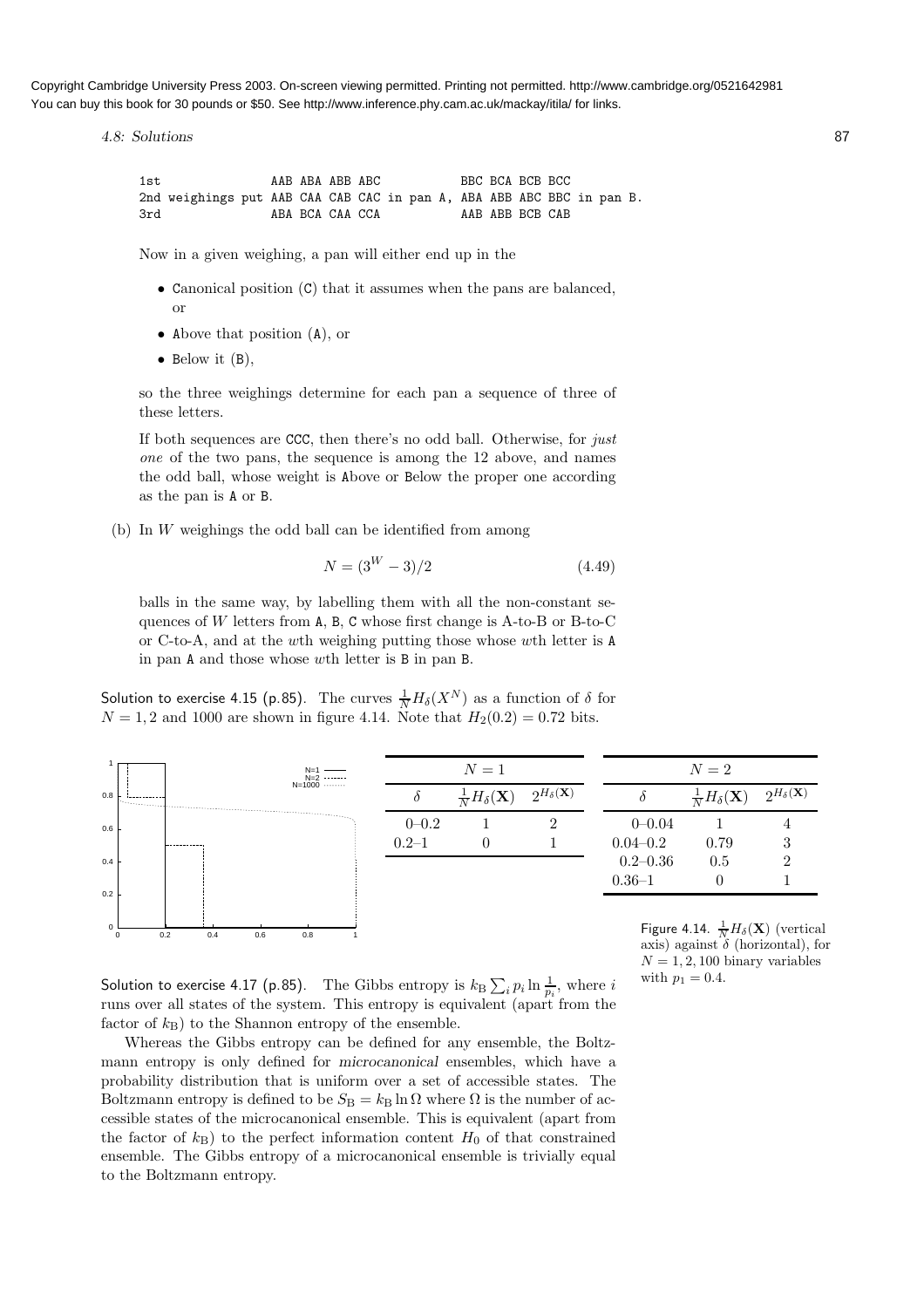Copyright Cambridge University Press 2003. On-screen viewing permitted. Printing not permitted. http://www.cambridge.org/0521642981 You can buy this book for 30 pounds or \$50. See http://www.inference.phy.cam.ac.uk/mackay/itila/ for links.

 $88$   $4$  — The Source Coding Theorem

We now consider a thermal distribution (the *canonical* ensemble), where the probability of a state x is

$$
P(\mathbf{x}) = \frac{1}{Z} \exp\left(-\frac{E(\mathbf{x})}{k_B T}\right). \tag{4.50}
$$

With this canonical ensemble we can associate a corresponding microcanonical ensemble, an ensemble with total energy fixed to the mean energy of the canonical ensemble (fixed to within some precision  $\epsilon$ ). Now, fixing the total energy to a precision  $\epsilon$  is equivalent to fixing the value of  $\ln \frac{1}{P(x)}$  to within  $\epsilon k_BT$ . Our definition of the typical set  $T_{N\beta}$  was precisely that it consisted of all elements that have a value of  $\log P(\mathbf{x})$  very close to the mean value of log  $P(x)$  under the canonical ensemble,  $-NH(X)$ . Thus the microcanonical ensemble is equivalent to a uniform distribution over the typical set of the canonical ensemble.

Our proof of the 'asymptotic equipartition' principle thus proves – for the case of a system whose energy is separable into a sum of independent terms – that the Boltzmann entropy of the microcanonical ensemble is very close (for large  $N$ ) to the Gibbs entropy of the canonical ensemble, if the energy of the microcanonical ensemble is constrained to equal the mean energy of the canonical ensemble.

Solution to exercise 4.18 (p.85). The normalizing constant of the Cauchy distribution

$$
P(x) = \frac{1}{Z} \frac{1}{x^2 + 1}
$$

is

$$
Z = \int_{-\infty}^{\infty} dx \, \frac{1}{x^2 + 1} = \left[ \tan^{-1} x \right]_{-\infty}^{\infty} = \frac{\pi}{2} - \frac{-\pi}{2} = \pi. \tag{4.51}
$$

The mean and variance of this distribution are both undefined. (The distribution is symmetrical about zero, but this does not imply that its mean is zero. The mean is the value of a divergent integral.) The sum  $z = x_1 + x_2$ , where  $x_1$  and  $x_2$  both have Cauchy distributions, has probability density given by the convolution

$$
P(z) = \frac{1}{\pi^2} \int_{-\infty}^{\infty} dx_1 \frac{1}{x_1^2 + 1} \frac{1}{(z - x_1)^2 + 1},
$$
\n(4.52)

which after a considerable labour using standard methods gives

$$
P(z) = \frac{1}{\pi^2} 2 \frac{\pi}{z^2 + 4} = \frac{2}{\pi} \frac{1}{z^2 + 2^2},
$$
\n(4.53)

which we recognize as a Cauchy distribution with width parameter 2 (where the original distribution has width parameter 1). This implies that the mean of the two points,  $\bar{x} = (x_1 + x_2)/2 = z/2$ , has a Cauchy distribution with width parameter 1. Generalizing, the mean of  $N$  samples from a Cauchy distribution is Cauchy-distributed with the same parameters as the individual samples. The probability distribution of the mean does *not* become narrower as  $1/\sqrt{N}$ .

The central-limit theorem does not apply to the Cauchy distribution, because it does not have a finite variance.

An alternative neat method for getting to equation (4.53) makes use of the Fourier transform of the Cauchy distribution, which is a biexponential  $e^{-|\omega|}$ . Convolution in real space corresponds to multiplication in Fourier space, so the Fourier transform of z is simply  $e^{-|2\omega|}$ . Reversing the transform, we obtain equation (4.53).